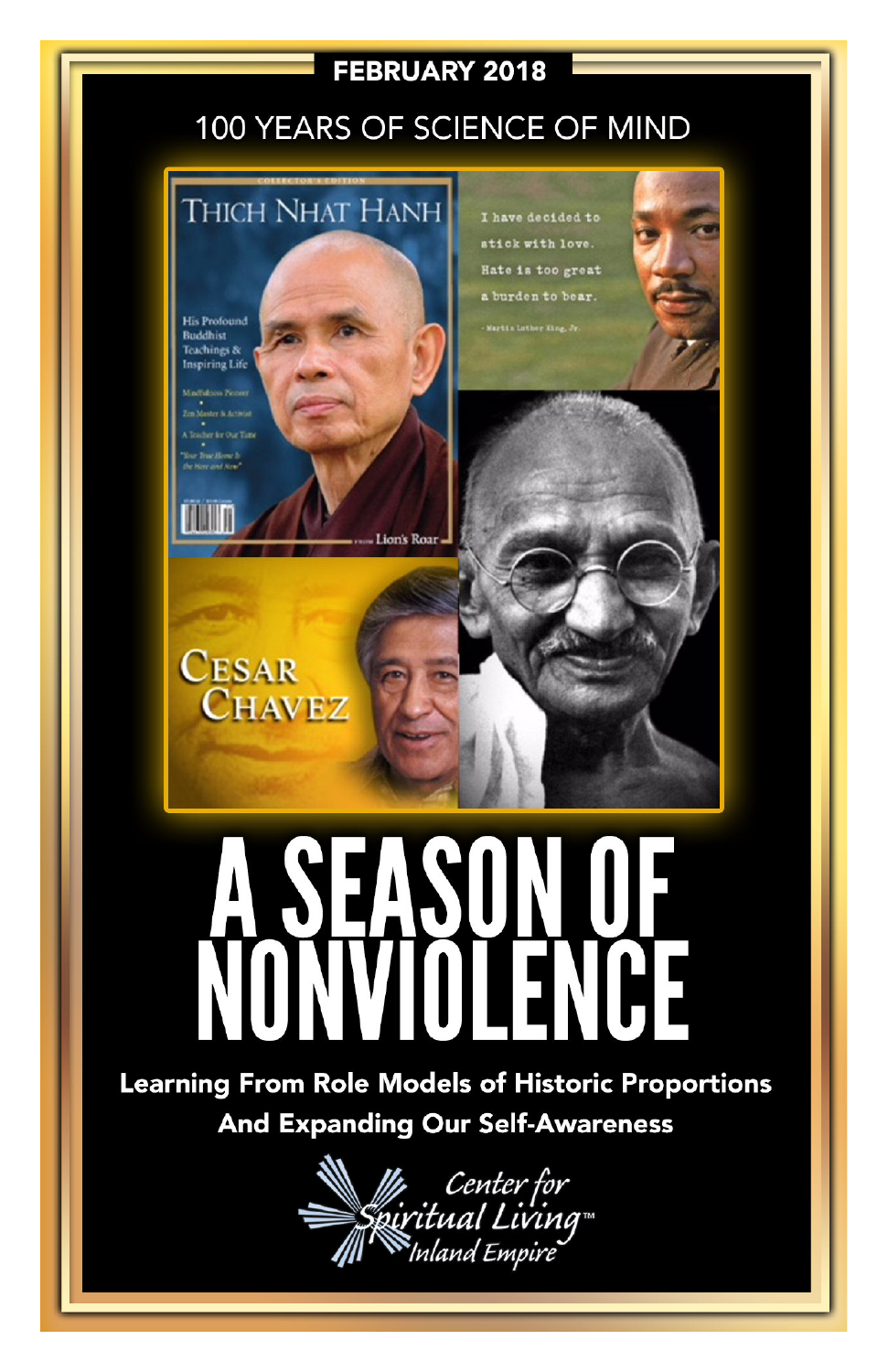Welcome to



# Celebrating 100 Years of Science of Mind

| "We stand together in a shared commitment and devotion |  |
|--------------------------------------------------------|--|
| to our spiritual principles, practices, and values."   |  |
|                                                        |  |
| On the Patio for Summer under the Misters              |  |
|                                                        |  |

#### **ORDER OF SERVICE**

|--|--|--|

#### Minister's Message & Prayer

Practitioners are available after service to share complimentary prayers.

Remember The Center For Spiritual Living - Inland Empire In Your "Will" Where We Can Continue To Be A Wellspring Of Love For Those Coming Forward.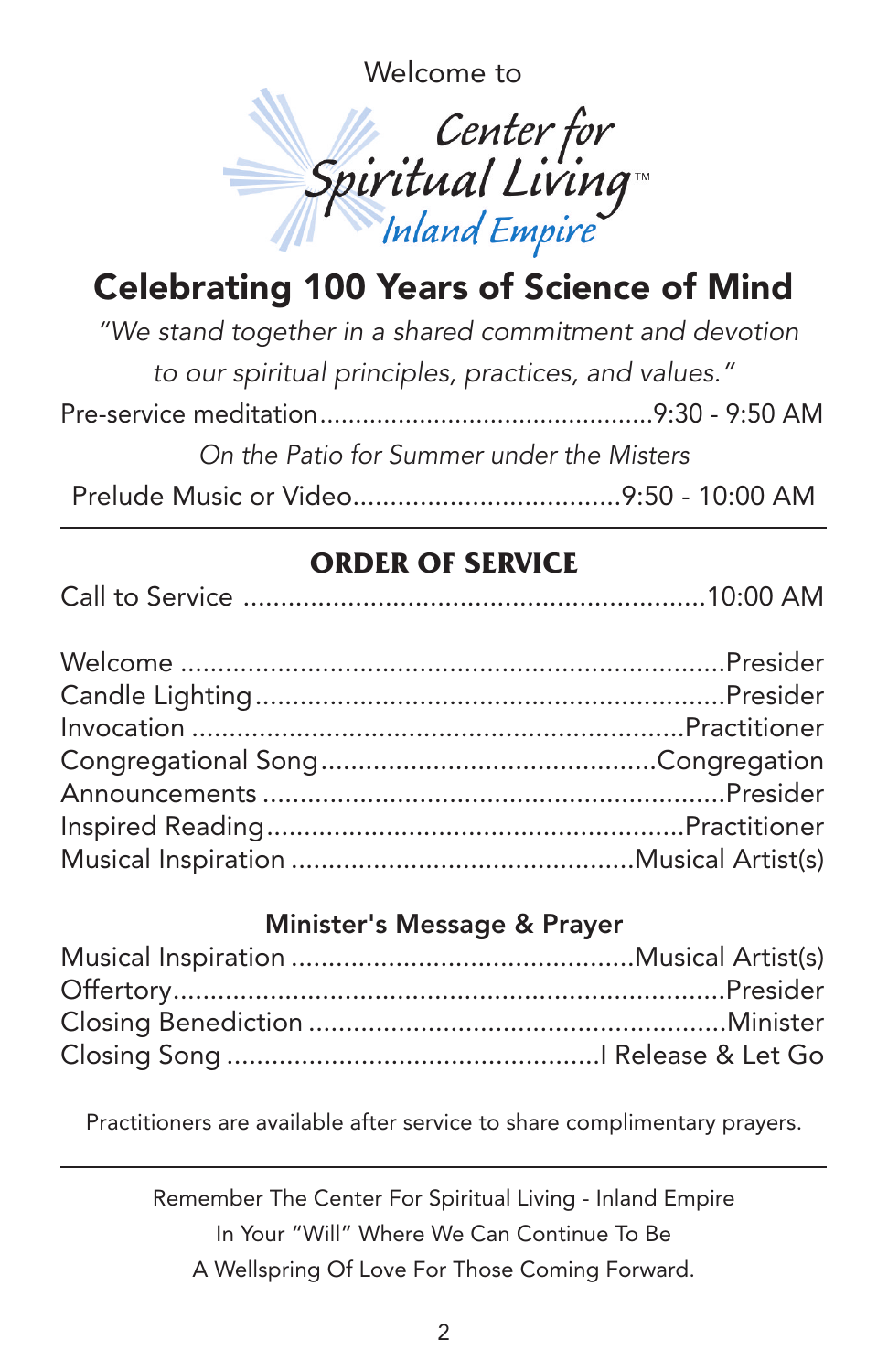# **Sunday Schedule**

# **February 4th**

| Musical Inspiration Renee Hart R.Sc.P. & Rob Reynolds |  |
|-------------------------------------------------------|--|

## **February 11th**

## **February 18th**

# **February 25th**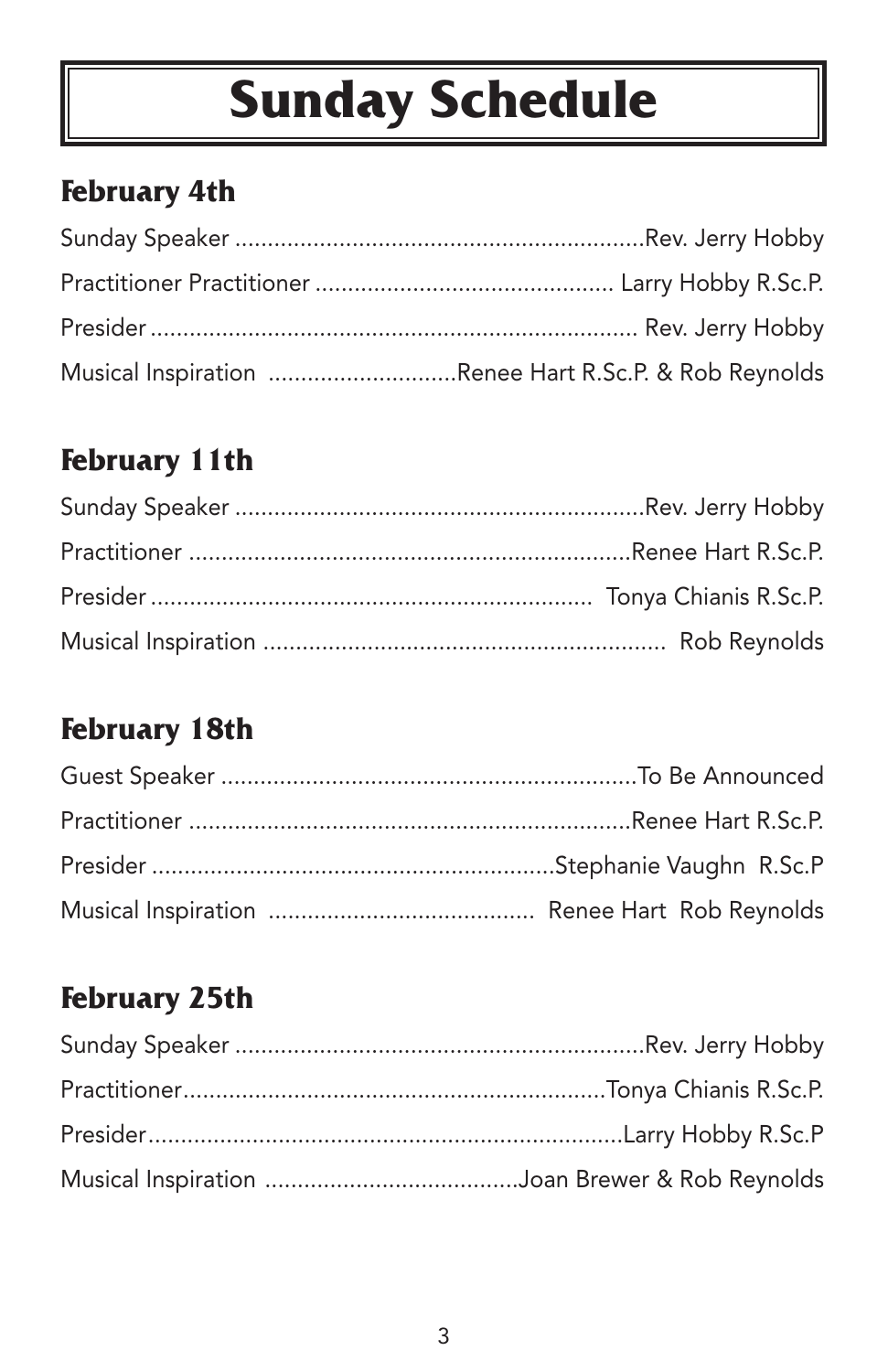# **Classes**

Tuesday Afternoon ............................................................3:00pm

#### Art Classes with Darlene Douthit

Wednesday Mornings .........................................................8:00am

Meditations with Renee Hart- Vaughan R.Sc.P.

Wednesday Mornings .......................................................10:00am

The Wed Group will be discussing "Mindfulness" Facilitated by Judy Podskalan

Wednesday Afternoon .......................................................3:00pm

Urban Gardner Center For Spiritual Living Inland Empire Garden Project

Join Us in the inner yard and assist with the beautification of our grounds.

# **OFFERTORY BLESSING**

*Divine Love, as me, blesses and multiplies all that I am, all that I have, and all that I circulate. We give thanks that this center continues to be a place of Peace, a tower of Strength, a fountain of Wisdom and a wellspring of Love.*

Your generosity is greatly appreciated. When you are on vacation you can send your tithes and gifts in through our website at cslinlandempire.org. *Thank You Again!*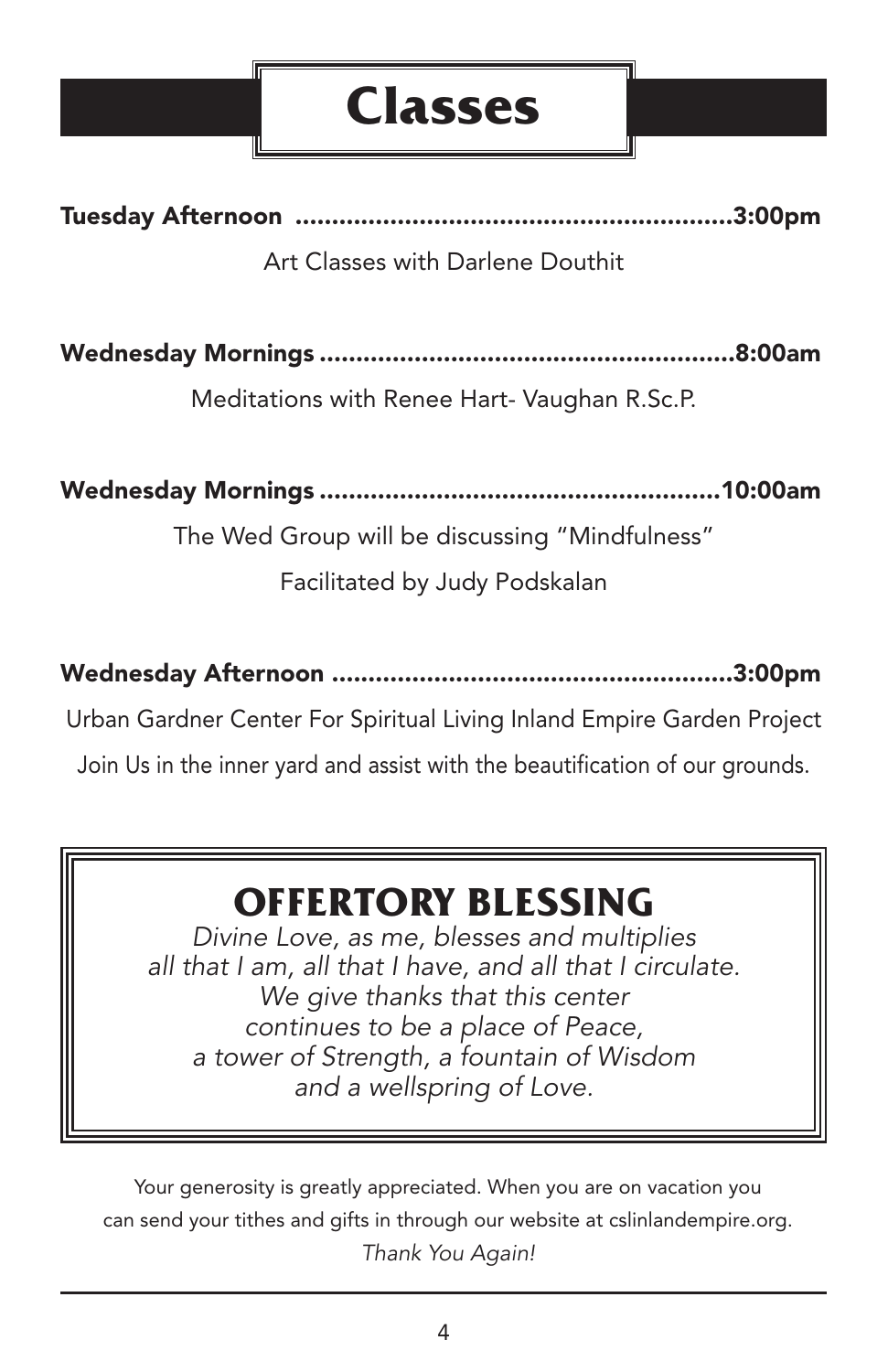#### Our February Calendar & Activities Are Dedicated To The Practice of Nonviolence February 11th A Special Reminder For The CSLIE Membership

Our Annual Membership Meeting will be on February 11, 2018, following our Sunday Service. We are looking forward to seeing you there. We have some business to take care of, so whether or not you think you'll be attending this meeting, we would like you to fill out the enclosed Proxy and mail it to the Center, or give it to a current board member, for your vote to count. We want your voice to be heard, so this is an important step (proxy).

> Join Center For Spiritual Living Inland Empire for Playing It Forward A Playshop On Reducing Stress 2404 N. Golden Ave. San Bernardino, CA 92404 Saturday February 24, 2018 11:00am - 2:00pm

Learn about the short and long term effects of stress on the mind and body and how you counteract these effects through childhood methods

of play and recreation.

- Eliminate eye strain and exercise your eyes by viewing the wondrous colors and designs of Kaleidoscopes.
- Discover how blowing balloons can eliminate pain.
- Follow a labyrinth to unwind and promote sleep.

Playshop fee is \$25.00 It Includes All Materials





Happy Birthday and Heart Felt Blessings

*Tonya Chiani • JaRina Mayo Melona Whitelaw • Jim Whitelaw*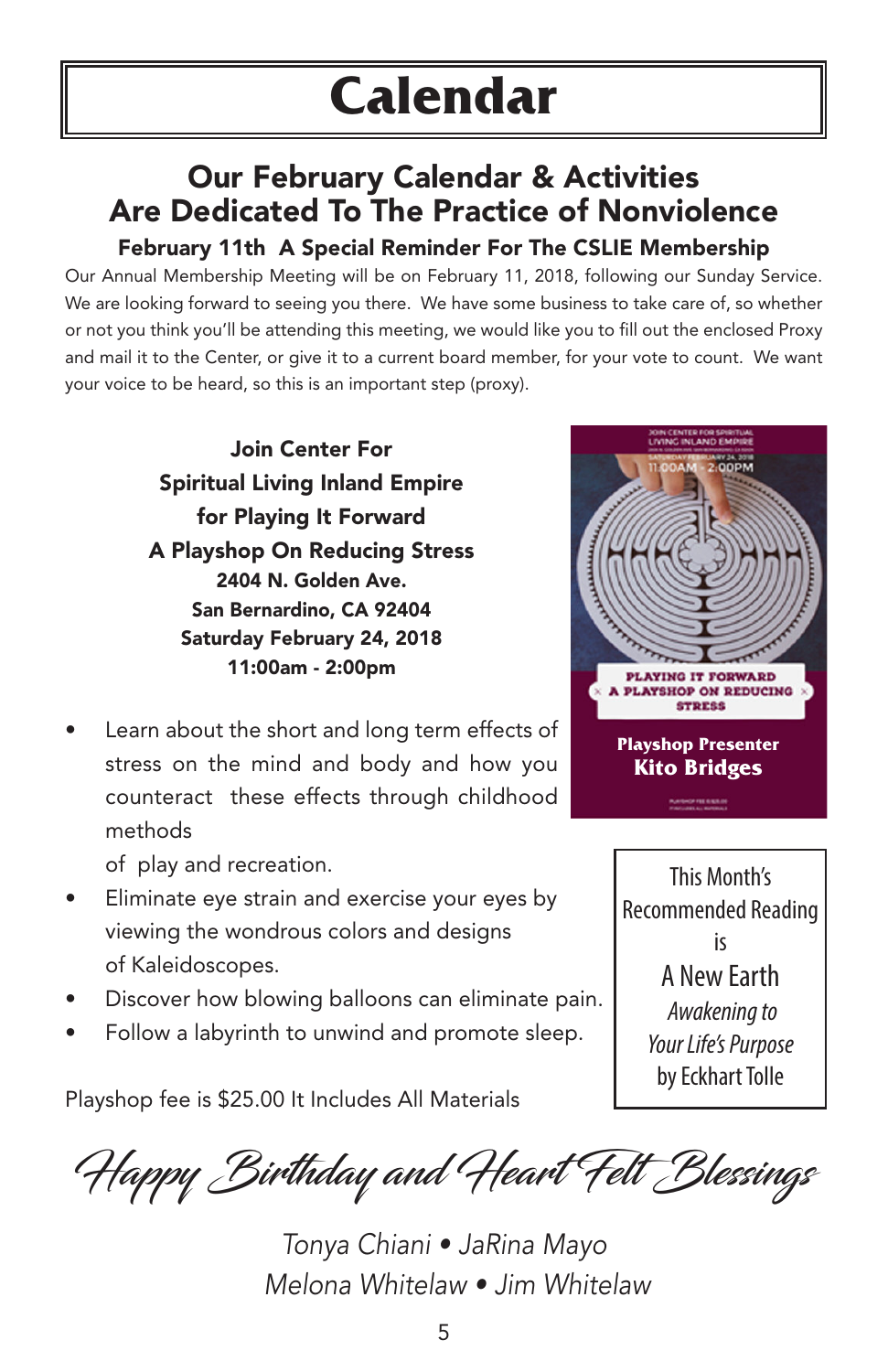# **Wednesday - Facebook Live Spiritual Experience**

Celebrating A Season For Nonviolence 5:45pm -7:00pm



Order Your Copy Of The DVD The Key: The Inner Guide To A Higher Vibration (Proceeds will go towards the Raise The Roof Project) Complete the enclosed order form and present it with payment in the Above & Beyond Bookstore.

#### OUR MISSION

Teach spiritual principles, spiritual tools and practices. Provide a spiritual home that offers an opportunity for all to participate and share their unique gifts. Partner with other organizations to create solutions and contribute to the health and well-being of our community. Provide facilities and an environment that supports our vision.

#### *Vision Statement:*

*We inspire and empower individuals on their spiritual journey and support our community through education, outreach and unconditional love.*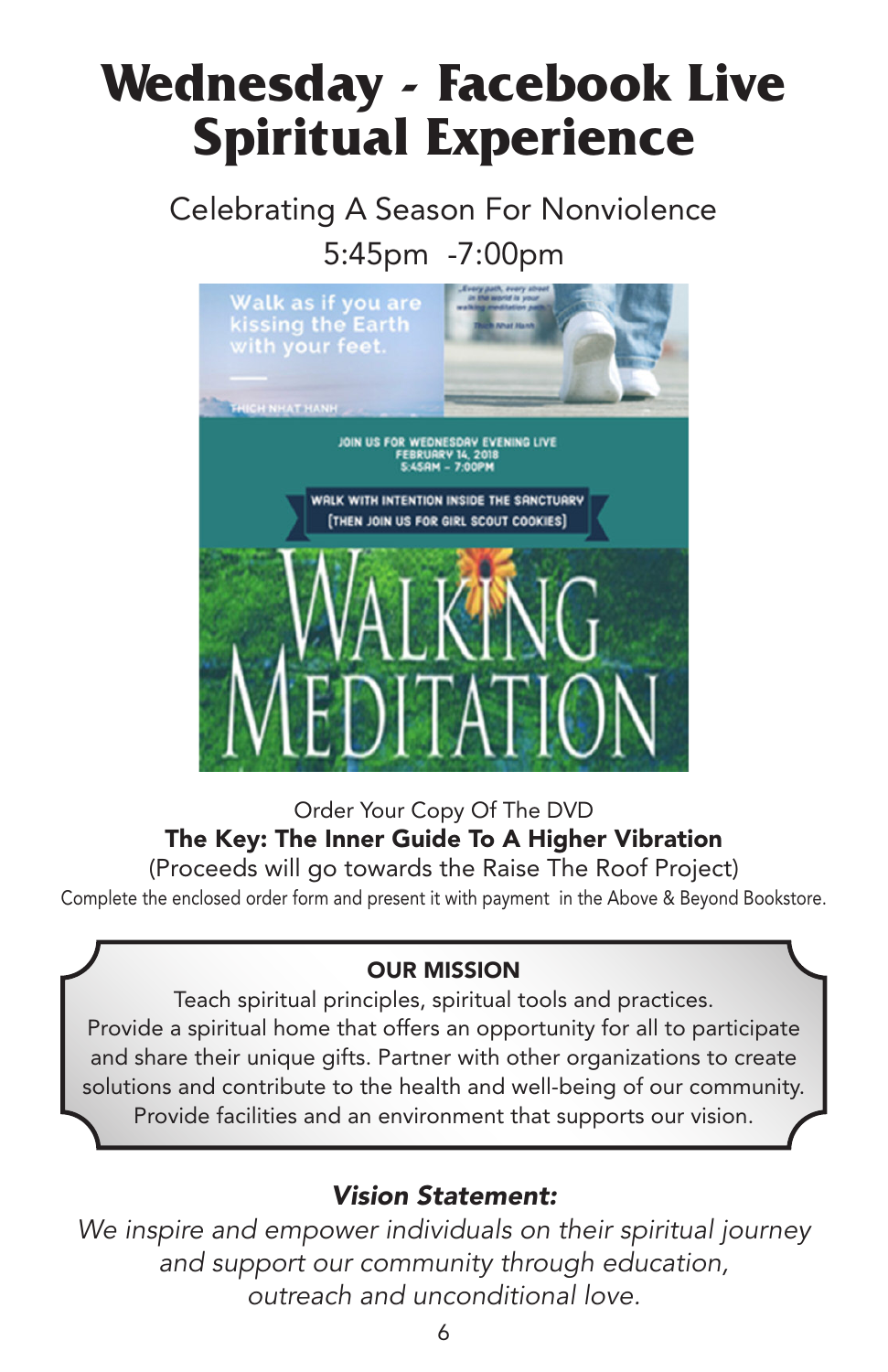# Our Facility is Available For Weddings • Memorials • Christenings • Counseling

## Board of Trustees

Above and Beyond Bookstore At the entrance of the sanctuary

#### Center for Spiritual Living Inland Empire

2404 N. Golden Avenue, San Bernardino, CA 92404 (909) 883-7171

www.cslinlandempire.org

www.facebook.com/spirit.lght *Online Donations via Paypal available as one time or reoccuring donations* www.cslinlandempire.org